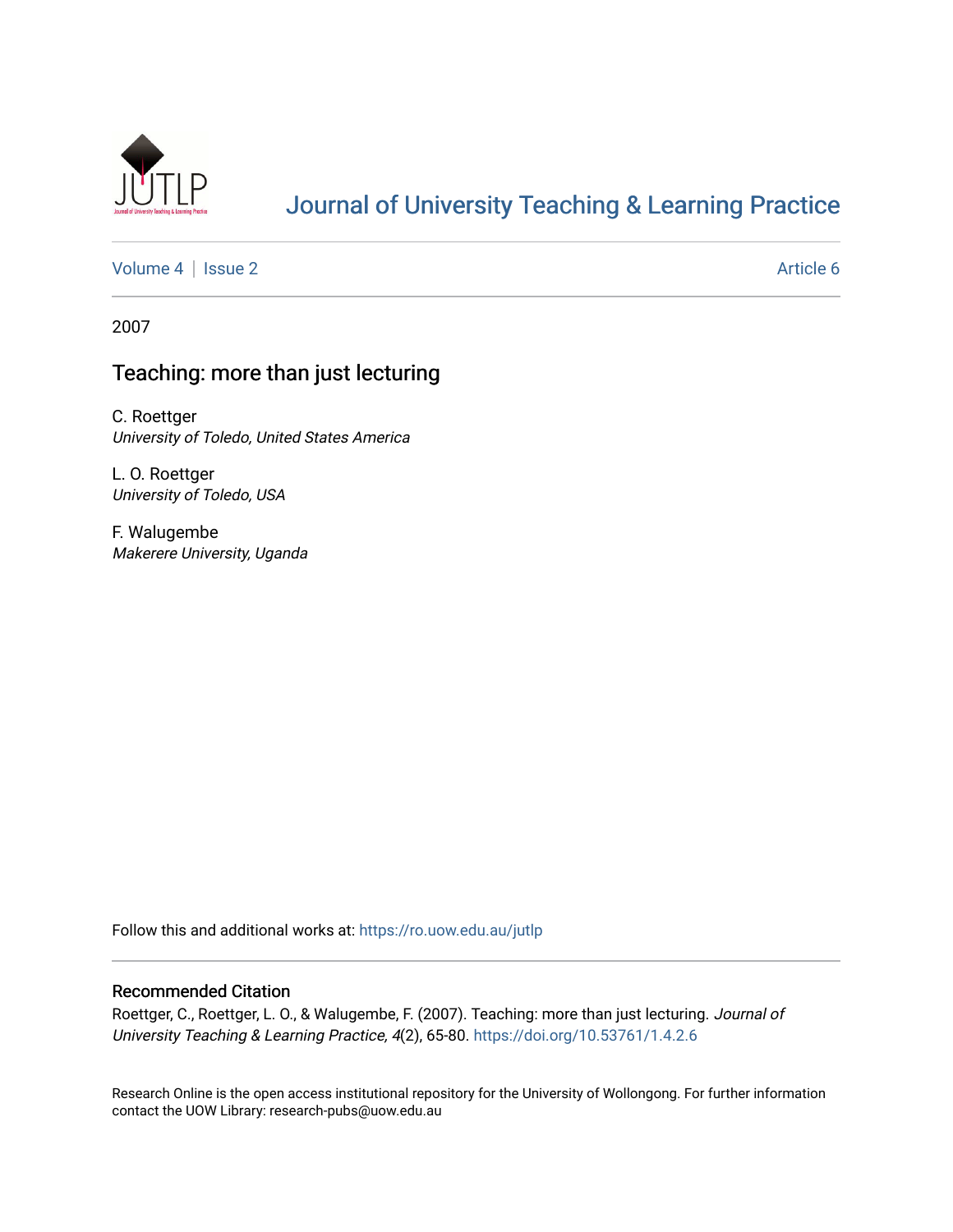### Teaching: more than just lecturing

#### Abstract

This study focused on effective teaching strategies for university professors. The researchers studied the relationship between teaching effectiveness and the dynamics of student demographics. An examination of the changes in the composition of the college population over the last few decades, based on statistical data, as well as an overview of theories of teaching and learning published in professional books and journals in both K-12 and Higher Education, provided the framework for an assessment of the effectiveness of various approaches to teaching. The final recommendations are based on the conclusions resulting from a comprehensive analysis of various research studies.

#### Keywords

Teaching effectiveness, student demographics, teaching stratergies

This article is available in Journal of University Teaching & Learning Practice:<https://ro.uow.edu.au/jutlp/vol4/iss2/6>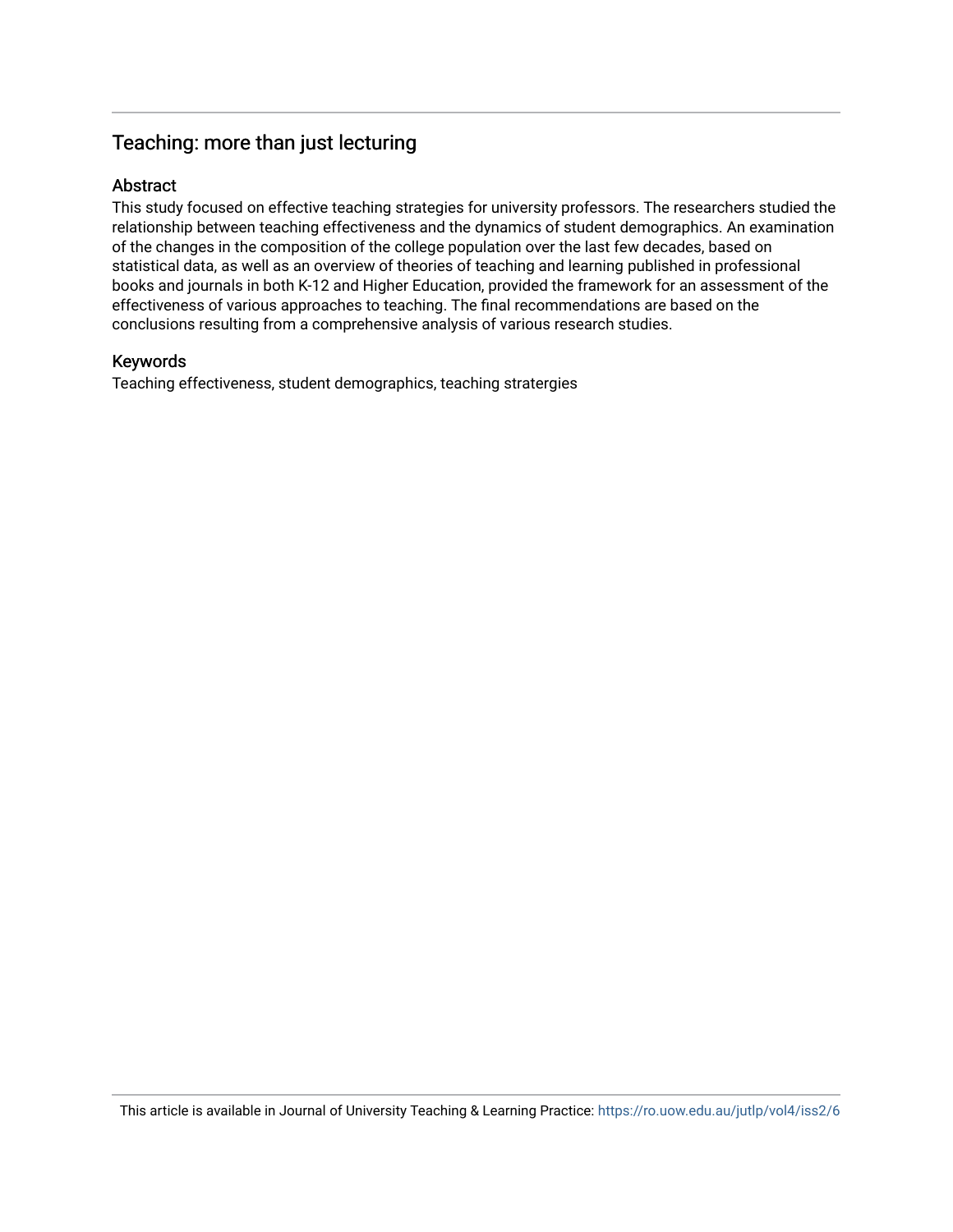

## [Journal of University Teaching & Learning Practice](https://ro.uow.edu.au/jutlp)

[Volume 4](https://ro.uow.edu.au/jutlp/vol4) | [Issue 2](https://ro.uow.edu.au/jutlp/vol4/iss2) Article 6

2007

## Teaching: more than just lecturing

C. Roettger University of Toledo, USA

L. O. Roettger University of Toledo, USA

F. Walugembe Makerere University, Uganda

Follow this and additional works at: [https://ro.uow.edu.au/jutlp](https://ro.uow.edu.au/jutlp?utm_source=ro.uow.edu.au%2Fjutlp%2Fvol4%2Fiss2%2F6&utm_medium=PDF&utm_campaign=PDFCoverPages) 

#### Recommended Citation

Roettger, C., Roettger, L. O., & Walugembe, F. (2007). Teaching: more than just lecturing. Journal of University Teaching & Learning Practice, 4(2). [https://ro.uow.edu.au/jutlp/vol4/iss2/6](https://ro.uow.edu.au/jutlp/vol4/iss2/6?utm_source=ro.uow.edu.au%2Fjutlp%2Fvol4%2Fiss2%2F6&utm_medium=PDF&utm_campaign=PDFCoverPages) 

Research Online is the open access institutional repository for the University of Wollongong. For further information contact the UOW Library: research-pubs@uow.edu.au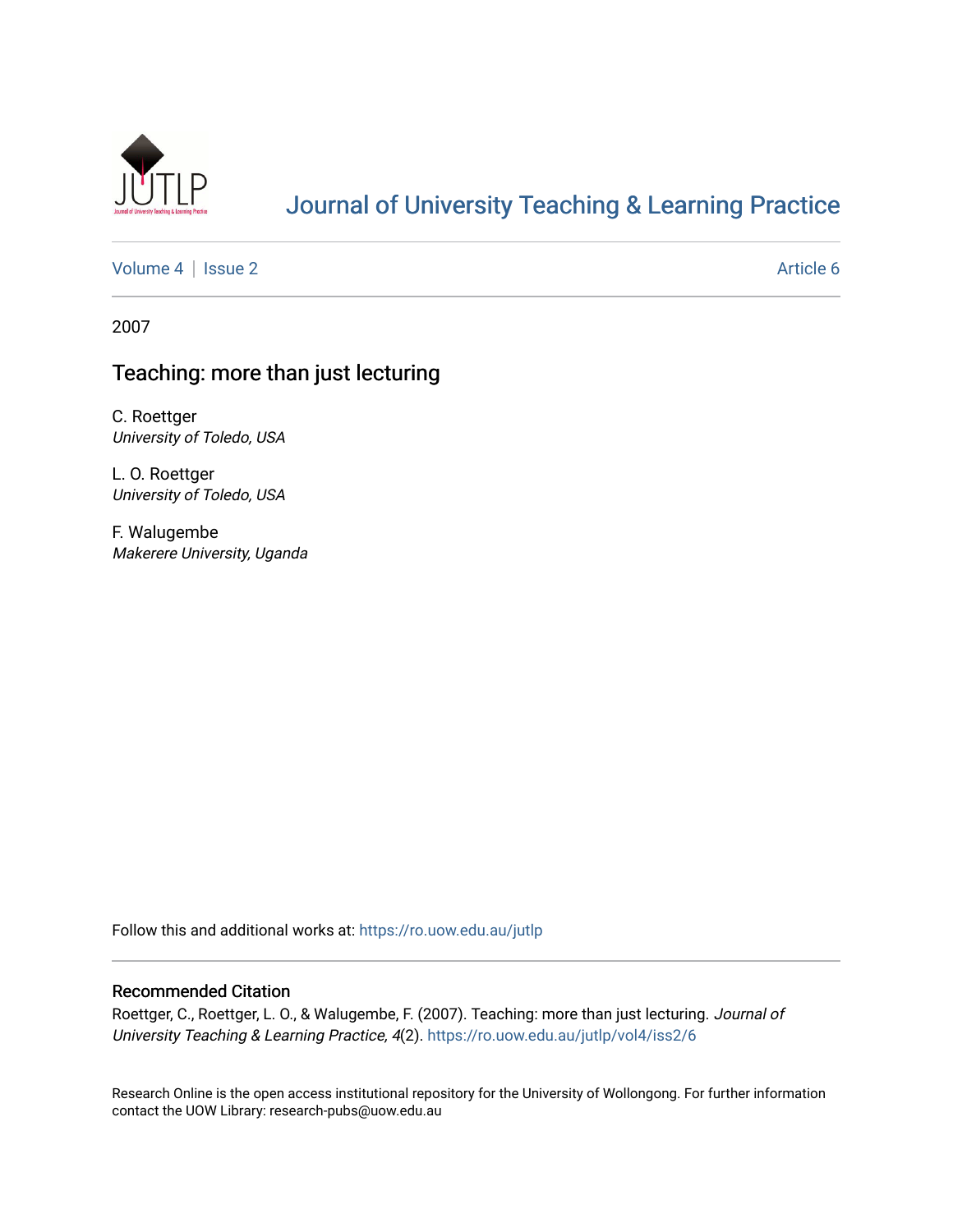### Teaching: more than just lecturing

#### Abstract

This study focused on effective teaching strategies for university professors. The researchers studied the relationship between teaching effectiveness and the dynamics of student demographics. An examination of the changes in the composition of the college population over the last few decades, based on statistical data, as well as an overview of theories of teaching and learning published in professional books and journals in both K-12 and Higher Education, provided the framework for an assessment of the effectiveness of various approaches to teaching. The final recommendations are based on the conclusions resulting from a comprehensive analysis of various research studies.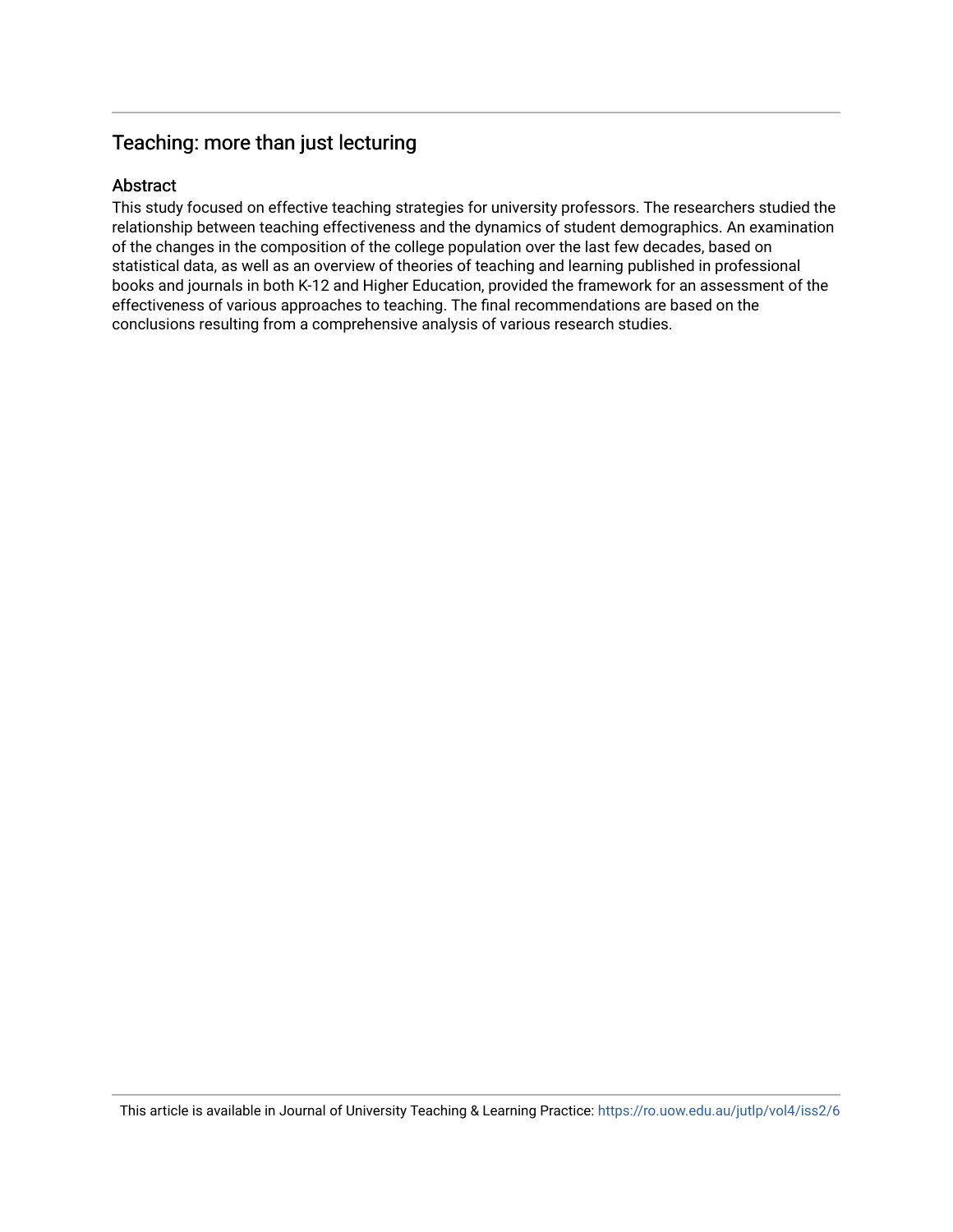*Journal of University Teaching and Learning Practice* 



# **Teaching: More than Just Lecturing**

# **Caroline J. Roettger**

The University of Toledo caroline.roettger@utoledo.edu

# **Lloyd O. Roettger**

The University of Toledo

# **Frederick Walugembe**

Makerere University

# **Abstract**

*This study focused on effective teaching strategies for university professors. The researchers studied the relationship between teaching effectiveness and the dynamics of student demographics. An examination of the changes in the composition of the college population over the last few decades, based on statistical data, as well as an overview of theories of teaching and learning published in professional books and journals in both K-12 and Higher Education, provided the framework for an assessment of the effectiveness of various approaches to teaching. The final recommendations are based on the conclusions resulting from a comprehensive analysis of various research studies.*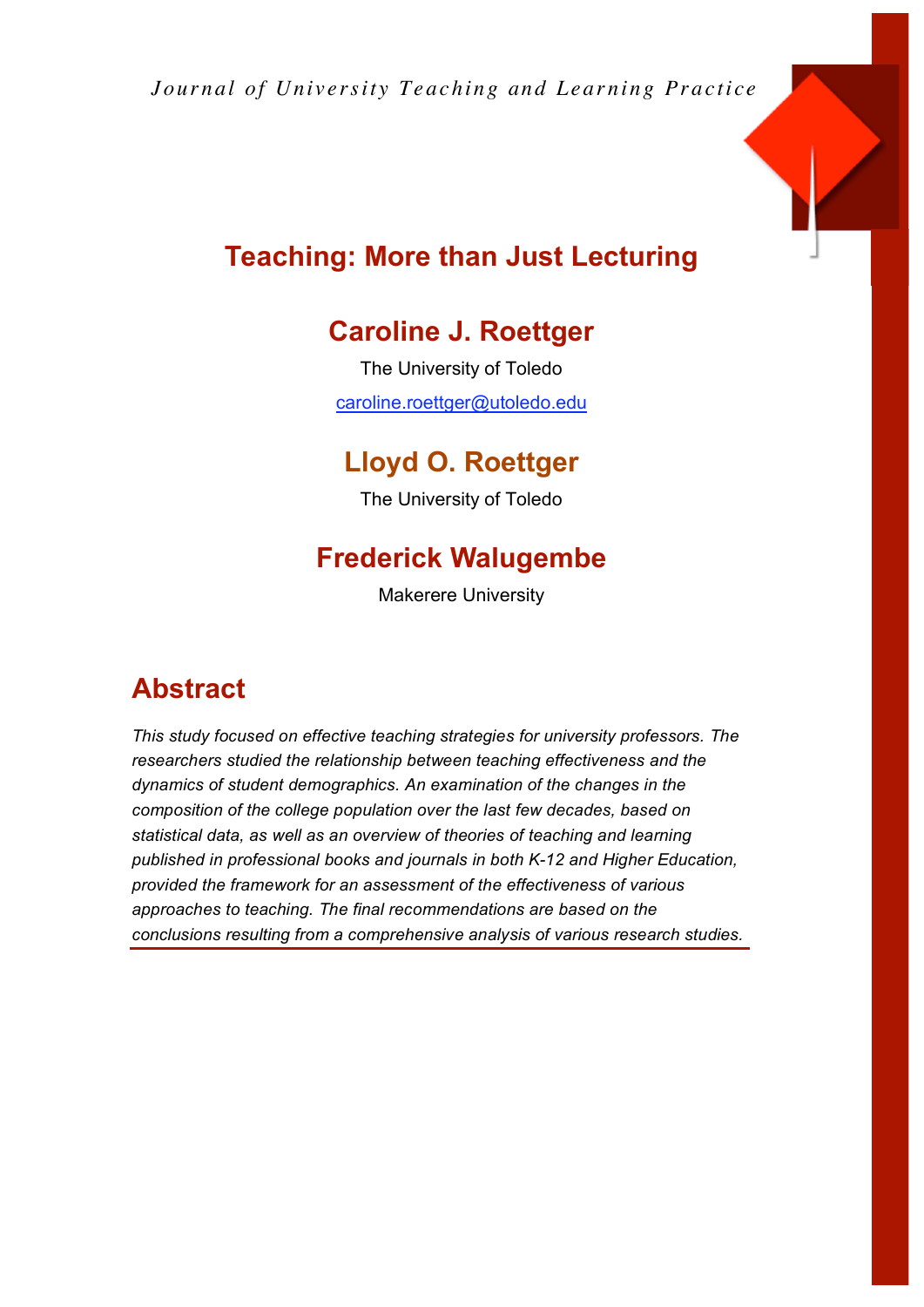Caroline Roettger, Lloyd Roettger & Frederick Walugembe

*Tell me and I forget, Show me and I remember Involve me and I understand.* Chinese Proverb

A room full of college students chat leisurely while waiting for their professor to enter and *Prove* teach. They check their watches and discuss how long they must wait for a full professor. 'Fifteen minutes' one young man says with assurance, another states that the professor always arrives about 12 or 13 minutes late but that he hopes he'll show up sooner so he can get to sleep sooner. Everyone laughs and a moment later the professor arrives and approaches the lectern. The professor pulls out a handful of yellow legal pad pages with hand scrawled notes and begins to lecture in a strong even monotone voice. The students settle back in their seats, some taking notes, others staring off in space. About 40 minutes later the professor stuffs his notes back into his briefcase and leaves.

## **Demographic Comparison of 1900 Student to 2000 Student**

At the beginning of the 20th century in the United States less than 30,000 people earned bachelor's degrees (National Center for Educational Statistics). At that time the majority of college graduates were white upper middle class and upper class males (Forest & Kinser, 2002). It was difficult for women and minorities to enrol in universities during this time (Forest & Kinser). In some instances women were allowed to attend lectures but were not allowed to enrol in degree programs. One 100 years ago higher education in the United States was almost exclusively a rich white boys club. The teaching modality of choice at the beginning of the 20th century was male professors lecturing to male dominated classrooms.

Currently, student enrolment of universities in the United States is very different. The enrolment total is over 17,472,000 (US Census Bureau, 2005). The number of female students exceeds the number of male students. Women make up 56 percent of all undergraduate college students and 59% of all graduate students (US Census Bureau, 2005). Racial diversity has become a more of a reality. According to the Institute for Educational Sciences, "Minority students accounted for 34 percent of the increase in the number of master's degrees, 73 percent of the increase in the number of first-professional degrees, and 28 percent of the increase in the number of doctoral degrees earned" (NCES, 2007, para. 3).

Although 72.9% percent of 4-year college degrees conferred during the 2004-2005 academic year were to White students, there has been an increase in the percentage of minority students receiving degrees and a decrease of the percentage of White students receiving degrees during the past 10 years in both 2-year and 4-year institutions. See Figure 1 and 2. (Condition of Education), The percentage of minority students receiving 2-year associates degrees has also increased during the same 10-year period and a decrease is shown in White student graduation.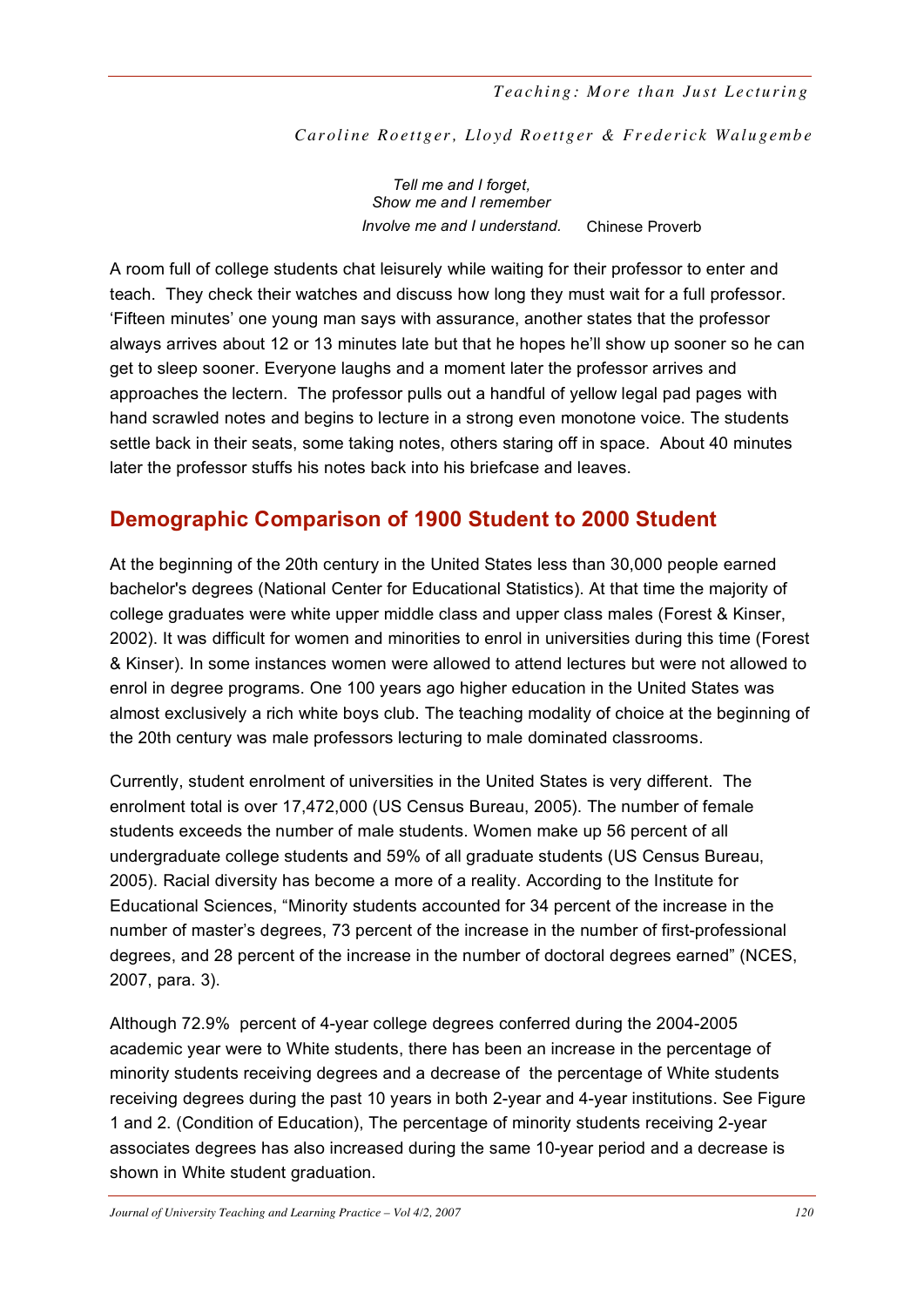





**Figure 2: Percentage of Race for 2-year Associate Degrees 2004-2005**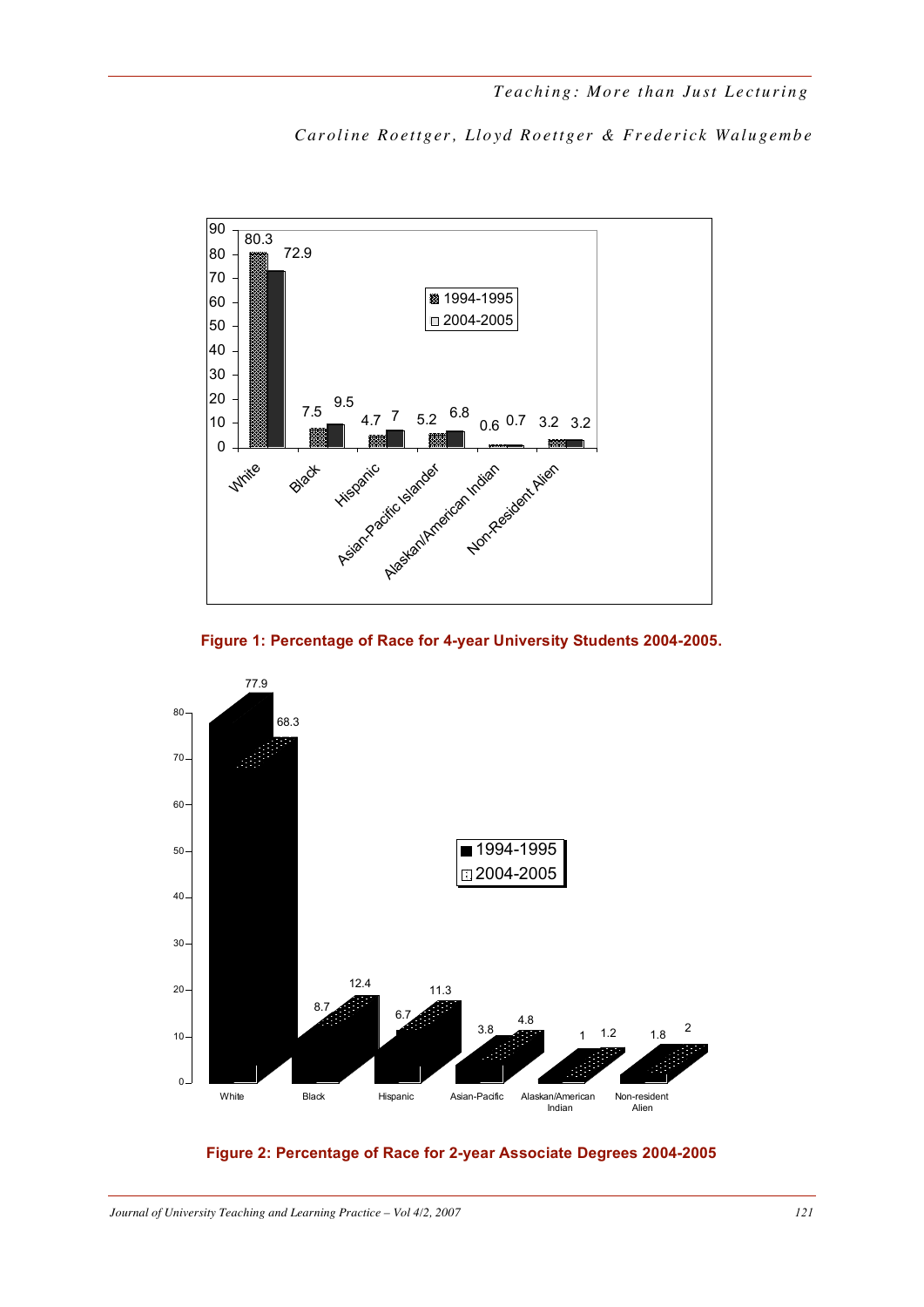Another change in student demographics is the number of students with disabilities that attend the university. Today nearly 10% of university students have some kind of disability; the majority of these students fall under the category of Learning Disabled (Hebel, 2001; Vogel, Leyser, Wyland & Bruelle, 1999).

While the college student body of the twenty-first century is more diverse than at any other time, the preparation for college professors has remained very similar to that of a professor at the turn of the twentieth century. Most professors are not required to take a course in pedagogy or any other education course as part of their preparation. Few universities require professional development focused on the teaching experience. As Royse (2001) states in Teaching Tips for College and University Instructors: A Practical Guide.

The graduate education we acquired in our specialized fields didn't prepare most of us for all of the situations and problems that can arise during an academic term. Once in the classroom, it is not unusual for new instructors (and sometimes very experienced ones, too) to wish that they knew quite a bit more about teaching (p. xiii).

Despite the changing demographics, the teaching modality of choice at the beginning of the 21st century for many Higher Education classrooms is professors lecturing to classrooms of greater diversity. Today, more than any time in U. S. Higher Education history, teacher preparation is needed for university professors. The diversity of the classroom, the variation of learning styles and the wide range of abilities students possess represent challenges that need educated, researched solutions.

## **Student Attrition**

Nearly 66% of high school graduates in 2006 enroled in colleges or universities in the fall of 2006. However, a problem for higher education is the attrition of the student population. Graduation data was collected and analyzed for the period between October 1998 and August 2004 with a focus on first-time, full-time degree/certificate-seeking undergraduates who were enroled in Higher Education. (This data is shown in Figure 3.) While 4-year colleges ranked substantial higher than 2-year colleges 45% of students had not graduated during this 6 year period. Another study by Venezia, Callan, Finney, Kirst & Usdan, (2005) found:

*Of every 100 white, non-Latino students, 93 graduate from high school, 62 complete some college, and 29 obtain a bachelor's degree. For African-American students, the numbers are lower: 86 graduate from high school, 48 complete some college, and 15 obtain a bachelor's degree. For Latino students, the numbers are lower still: 61 graduate from high school, 31 complete some college, and 10 obtain a bachelor's degree (p. 8).*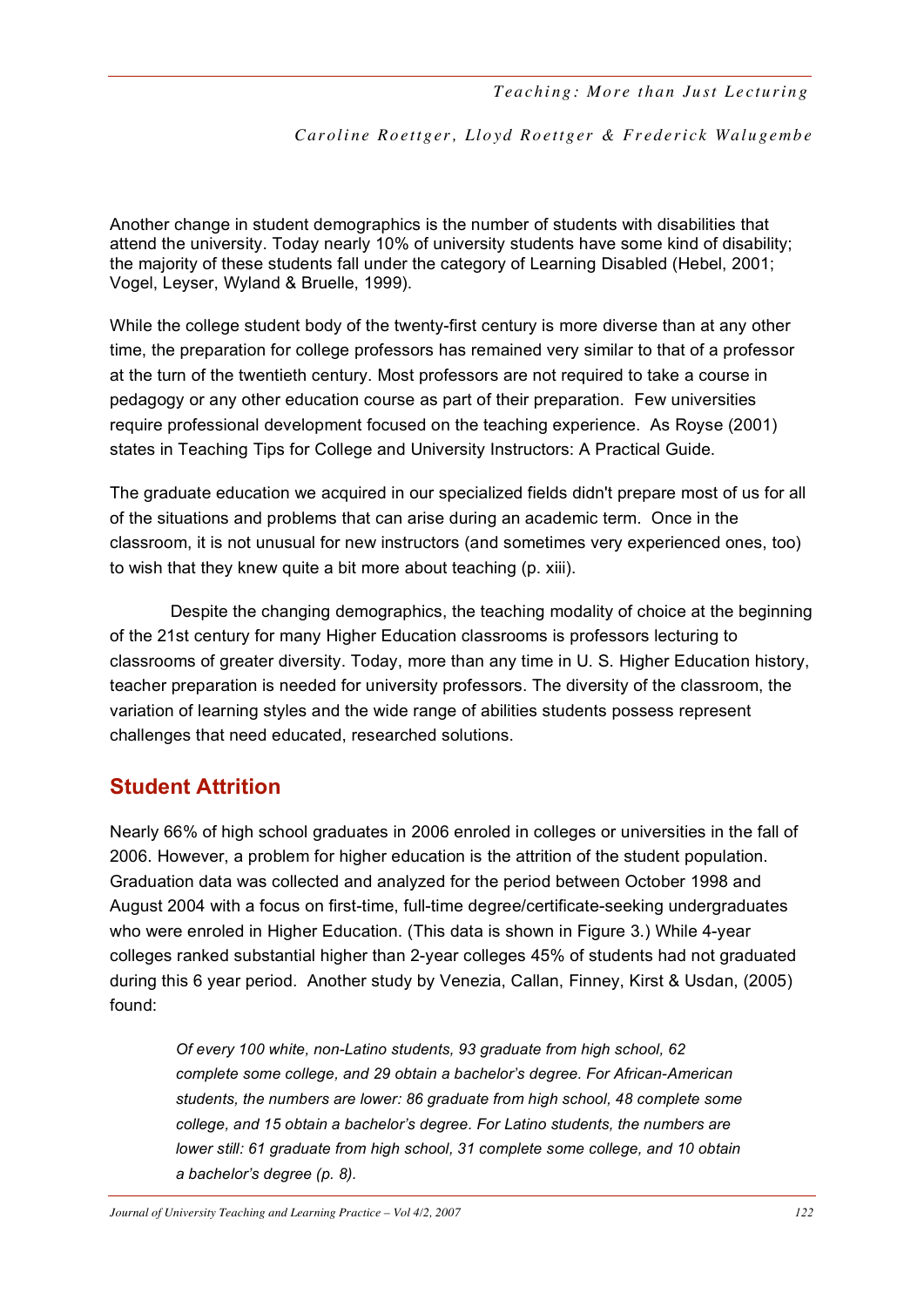

Caroline Roettger, Lloyd Roettger & Frederick Walugembe

**Figure 3: Graduation rates at 4 year, 2 year and less than 2 year colleges for first time freshman; 1998.**

## **Factors Affecting College Dropout**

There are several factors that affect this high college drop-out rate. One is the number of students who attend full time versus part time. During the 2003-2004 academic year fouryear college students attended as full time students 63% of the time; Community College students attended full time 31% of the time (Horn & Griffith, 2006). Still another factor is students who work while attending college. There are three major categories of student enrolment pertaining to work; employees who attend school, students who work and students who do not work. The four year college student breakdown of work experience in 2004 was 54% students who work, 16% employees who attend school, and 30% students who do not work (Horn & Griffith). The community college student breakdown of work experience in 2004 was 44% students who work, 35% employees who attend school and 21% students who do not work (Horn & Griffith).

Another problem is a disconnect that often exists between Higher Education and K-12 education. While there has been a push for K-16 education, it is still far from reality in many areas of the country. Kirst (as cited in Venezia, et al., 2005) states: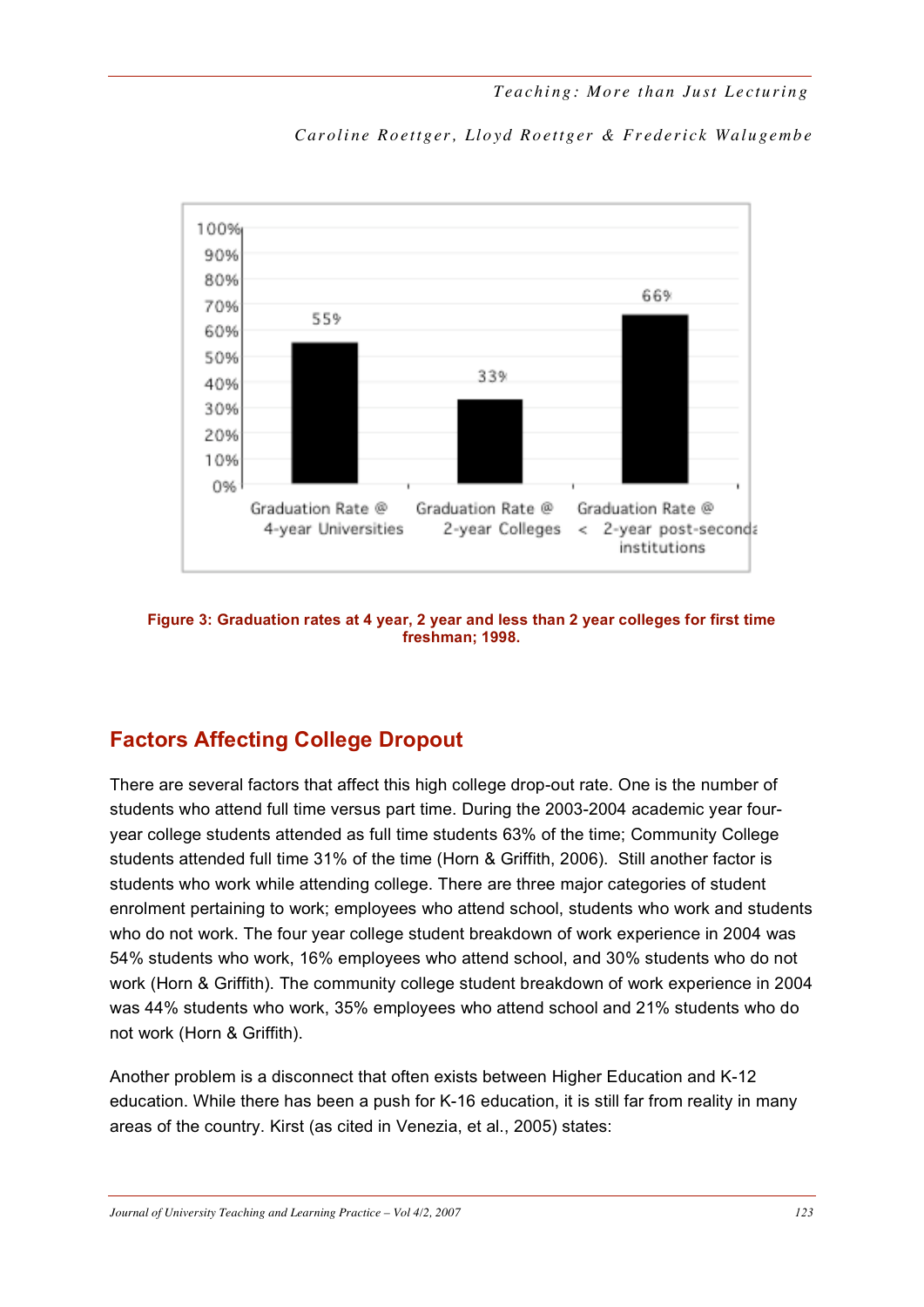Caroline Roettger, Lloyd Roettger & Frederick Walugembe

*A profound organizational, political, and cultural chasm persists in most states between the governance systems of K–12 and higher education. The two sectors continue to operate in separate orbits and to live apart in separate professional worlds, associations, and networks... (p. 2).*

A further problem is many university professors still view the student population as the elite few, when in fact this is no longer the case for many students (Venezia, et al.). Conflicting ideas of the nature of Higher Education are sent to parents, students and K-12 educators who work to prepare students for college (Venezia, et al.). This disconnect exacerbates the other problems for entering freshmen who often find the work too hard and the freedom to play too enticing. Students who have had great success in high school are also disillusioned when the first semester of college sends a clear message they are not ready.

## **University Leadership and Teaching**

One major problem for university professors, especially at Tier One or Tier Two research institutions is the "cultural devaluation of teaching" (Rabow, 2006, pg 17). Many universities posit that students and teaching are important. However, the true reality is revealed through the reward of promotion and tenure which too often are tied exclusively to research with little to no value placed on instruction (Boyer, 1990). This 'culture' has remained constant for over a century.

Shulman (1999), in Taking Teaching Seriously, explains that there should be a new scholarship of teaching that is transparent, public, critically evaluated and respected. Serious study of learning and the scholarship of teaching are encouraged in the Carnegie Academy for the Scholarship of Teaching and Learning (CASTL) (Shulman, 1999). This organization, through the CASTL Institutional Leadership Program and CASTL Affiliates Program, has been working to elevate teaching and learning since 1998. A serious elevating of teaching and learning as important work for professors is necessary and despite the efforts of CASTL, is still not a practice valued by most universities.

"Faculty tend to teach as they themselves were taught" (Royse, 2001, p. 5). This fact drives the need to examine more closely the teaching experience, the student, and what kind of approaches and strategies could increase the effectiveness of teaching and the quality of learning. Special attention to both the effectiveness and the efficiency of university instruction, or in other words, the quality of learning and teaching is necessary.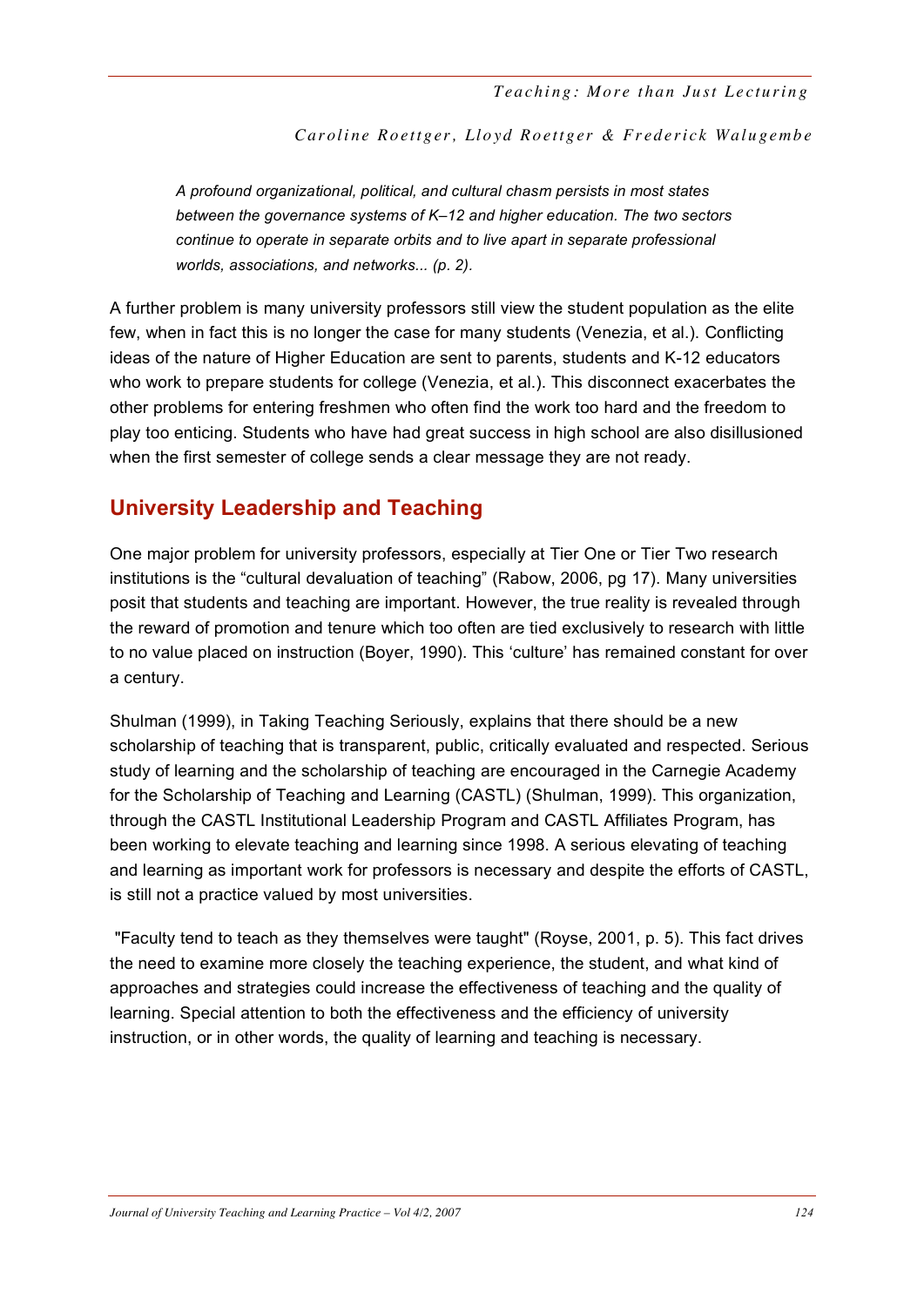## **University Leadership and Teaching**

If improvement in Higher Education instruction is to occur it must be directed by leadership, either at the level of chair or dean (Ramsden, Prosser, Trigwell, Martin, 2007). Knight and Trowler, as cited in Ramsden et al., also posit a greater connection between K-12 instruction and Higher Education instruction since "specific differences between schools and HEIs are less significant… than their shared purposes and types of work" (p. 142).

Martin, Prosser, Trigwell, Ramsden and Benjamin's (2000) research of what university teachers teach and how they teach it revealed a fundamental idea "that the way teachers approach their teaching and the strategies they deploy is directly related to what it is teachers want their students to know, 'the object of study'" (p. 411). This led to the final question that should drive instruction "what is it that teachers want their students to learn and how do they believe their students will come to know this – 'the object of study'" (p. 411).

This is not a new idea for K-12 teachers. The mantra for lesson planning for K-12 educators for decades has been what should the students know and be able to do after the teaching has occurred. Madeline Hunter wrote Mastery Teaching: Increasing Instructional Effectiveness in Elementary and Secondary Schools, Colleges, and Universities in 1994 and had addressed these issues in previous books. With this in mind, the following discussion of theories of learning and instruction for Higher Education includes information from K-12 and Higher Education research on learning.

## **Information about Learning and the Brain**

A brief understanding of the activities that best support learning is necessary for this discussion. According to Sousa (2006), a study conducted by the National Laborites of Bethel Maine in the 1960's determined what we retain after 24 hours of a teaching episode. The findings:

- 5% of lecture
- 10% of what we read
- 20% of what we hear
- 30% of what we see
- 50% of what we both see and hear
- 70% of what we discuss with others
- 80% of what we experience personally
- 95% of what we teach to someone else (p. 95)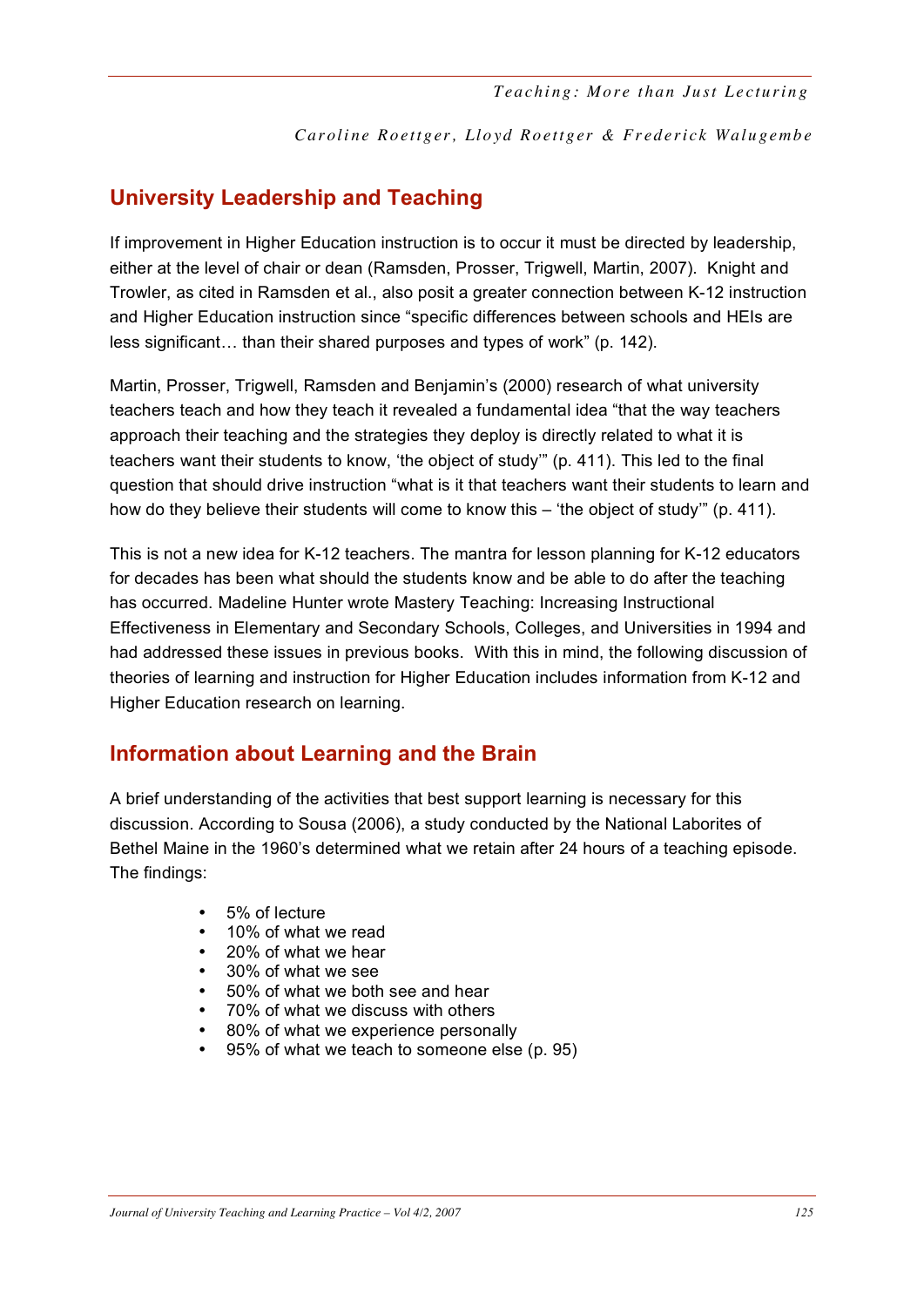#### Caroline Roettger, Lloyd Roettger & Frederick Walugembe

Newer research by Moore (2005), also cited in Sousa (2006), shows 10% retention after 3 days from materials presented through lecture. This is powerful information. It is easy to infer that professors who teach primarily through lectures and reading assignments provide only minimal opportunities for learning when considering these statements. Sousa points out that no one type of teaching is best, but it is important to incorporate a variety of approaches in lessons for optimal learning.

It is important for the university professor to be acquainted with basic information about the human brain and to understand the processes involved in learning in order to better facilitate the learning experience for all students. Although within the field of cognitive psychology there are various theories and models concerning the way in which learning occurs, a person who teaches because he or she has content expertise may not be acquainted with these theories. A few key aspects by cognitive psychologists and K-12 researchers that have been identified for this discussion include:

- Learning occurs through social interaction. Taking time to build an emotional climate is critical to learning since the brain cannot focus attention if it is scanning for potential harm (Sousa, 1998).
- How a person feels about a learning situation determines the amount of attention devoted to it (Goleman, 1995).
- The brain can only consciously focus on one thing at a time. (Jensen, 1996).
- The brain is always seeking patterns. Anything that breaks the pattern is novel and evokes attention (Jensen, 1996).
- Active learning should provide opportunities for the brain to connect new experiences with past ones. Does this make sense? Does this have meaning? When meaning and sense are present, the likelihood of long-term storage is high. (Sousa, 2001).
- Modeling is a powerful way of promoting meaning. (Stocking, Bender, Cookman, Peterson, & Votaw, 1998).
- The brain remembers best what comes first, and next best that which comes last (Sousa, 2006).
- We remember what we understand; we understand only what we pay attention to; we pay attention to what we want (Boles, 1988).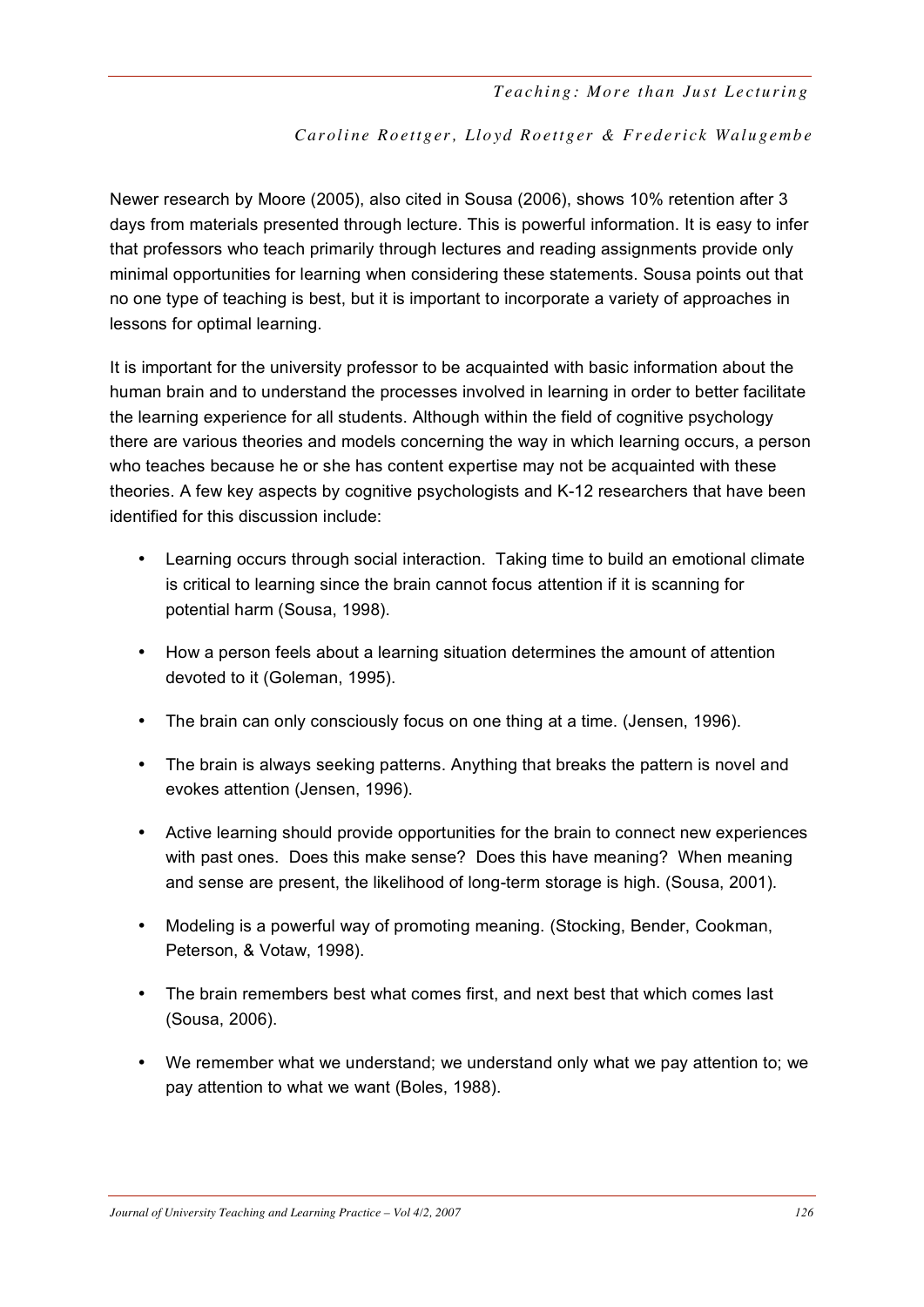- "Learning is basically an interplay of two challenging processes--getting knowledge that is inside to move out, and getting knowledge that is outside to move in" (Shulman, 1999, p13).
- It is important to value the knowledge the student brings with them or what they already know. All learning is built upon previous knowledge. (Ausubel, as cited in Shulman, 1999).

## **Bloom's Taxonomy**

A basic understanding of Bloom's (1956) taxonomy is essential for K-12 instructors. It seems an excellent basis for university instructions as well. Bloom outlined six basic types of understanding for learners: Knowledge, which is recall of information; Comprehension, which is an understanding or translations of the idea; Application, which is a use of the information in a new context or an unprompted use of an abstract; Analysis, separating the information into components or parts so that it can be organized for understanding; Synthesis, creating new meanings from parts of knowledge; and Evaluation, making a judgment about the information. (Bloom). Bloom's Taxonomy has caused multiple studies and much information can be found that inform vocabulary that expresses each category, ways to question to draw out each category and activity suggestions that focus on each category of learning.

Fink (2003) has expanded Bloom's Taxonomy for Higher Education. She states that: Foundation Knowledge, deals with knowing basic knowledge for the subject; Application, the ability to use the knowledge in a new way; Integration, the ability to make and understand connections between different things; Human Dimension, the personal and social implications of what they have learned (p. 31); Caring, a change in the degree to which students care about something (p. 32); and Learning How to Learn, understanding the process of learning itself (p. 32). Fink's taxonomy builds upon Bloom's three specific taxonomies: Cognitive, Affective and Psycho-motor. It is a good resource for faculty of colleges and universities that want to greatly improve teaching.

## **Constructivist Learning Environment Model (CLE)**

One effective instructional model known as the *constructivist learning environment* model (CLE), designed by Jonassen (2002), is based both on the socio-cultural theory of learning, initially developed by Vygotsky (1993), and the information processing model. The CLE is an instructional model that seeks to develop a learning environment where efficient learning occurs due to the fact that the learner is actively engaged in, and takes ownership of the learning process and the learning goals. Learning in this model is often informed by examining ill designed or ill structured problems. These problems can be represented in a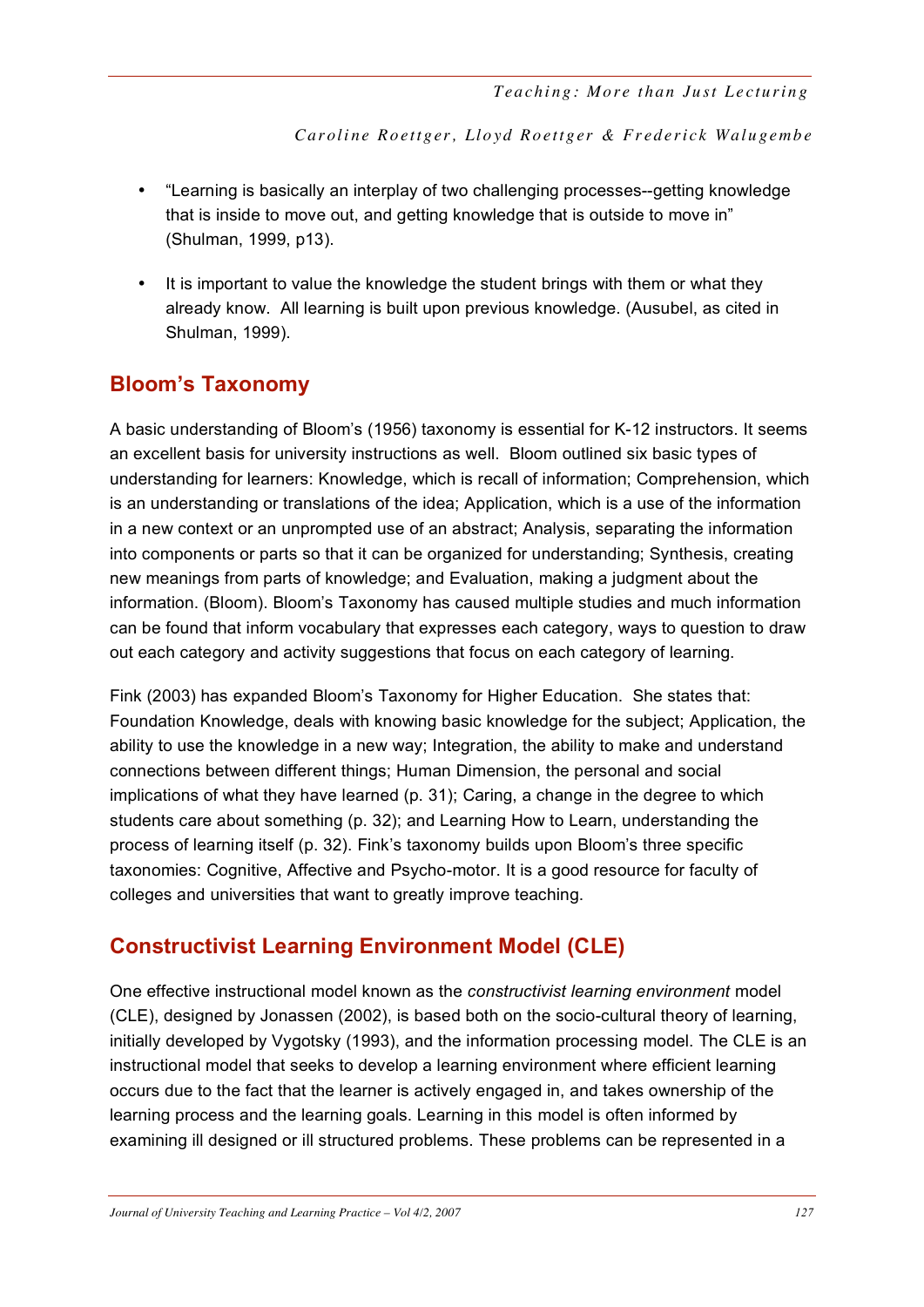Caroline Roettger, Lloyd Roettger & Frederick Walugembe

case study or project. The learning in this instance is active, not passive. The use of this model could lead to engaged actively learning students in university classrooms.

This model emphasizes the importance of social, inter-personal transactions of meaning and of cooperation in the construction of knowledge. It also describes the use of various cognitive tools in the process of knowledge construction. Professors could aid knowledge building through social interactions, and mental processes they facilitate in their classrooms by the use of cognitive (mental) tools (Vygotsky, 1993).

Professors who use the CLE model place the focus of the learning environment on a problem, question, or project that has to be cooperatively solved, answered, or developed instead of using the traditional lecture methods. Allowing the learning to become active requires that the problem drives the learning. In order to actually drive and stimulate learning, the topic must be viewed by students as important, interesting, relevant to the real world, and engaging so that the learner can take ownership of the problem. The problem should also be, to a certain extent, ill-structured, leading to multiple interpretations and multiple possible solutions - as most real-life problems are. The problem has to be authentic and worth making an effort to solve. Professors who are able to transfer problem ownership to their students are more effective that those who stand and deliver a lecture. Professors who use this teaching and learning strategy must be willing to be a facilitator of learning rather than a dispenser of knowledge,

According to the socio-cultural theory of learning, mental processes are actions that cannot be separated from the environment where they are performed. In other words, they need to be situated within the limits of the world with which the learner is more or less familiar, and where the learner can figure himself or herself affecting, and being affected by the environment (Vygotsky, 1993). Jonassen also states that, in order to assume ownership of the problem, students need to "know that they can affect the problem situation in some meaningful way" (p.222). They need to be able to act upon the given conditions, to manipulate them directly or with the aid of physical or cognitive tools. They have to be able to "test the effects of their manipulations" (p.223), interpret the feedback, and if necessary, adjust their problem solving strategies.

Ill-structured problems require learners to develop coherent arguments to support their answers and their problem solving process then verbalize their solutions to problems. The majority of decisions are made and problems are solved in collaboration with others. This emphasizes the importance of verbal tools in the construction of knowledge and cognitive skills, which are a keystone element of this approach to learning. A natural extension of this approach would be for the learners to reflect on their actions that created the solutions and their learning.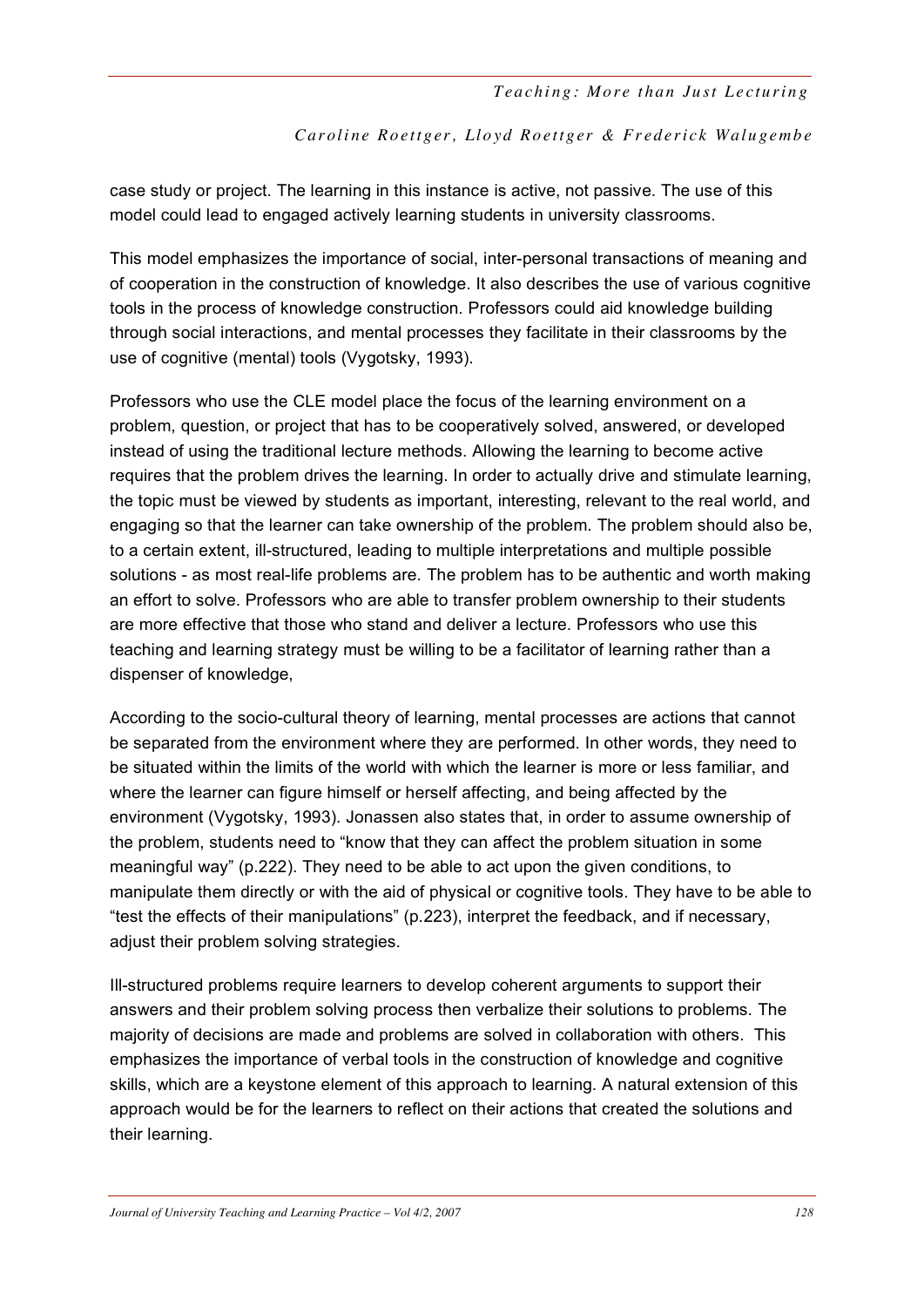#### Caroline Roettger, Lloyd Roettger & Frederick Walugembe

If the student's role in learning is to actively - and also cooperatively - try to solve an illstructured problem, the role of the professor is to guide, facilitate, and coach this action. The professor provides access to related experiences in order to compensate the lack of experience, which is inherent in novices. In addition, the teacher can scaffold the students' reasoning by asking questions about similar situations encountered in related cases. Jonassen , as cited in Reigeluth (2002) shows that the theorists of case-based reasoning believe that "human knowledge is encoded as stories about experiences and events" (p. 224).

The professor also needs to identify the type of information required for the understanding of each particular situation, and provide the students' access to that information. When the lessons are structured correctly, most students take an active role in their own learning. By provoking and facilitating discussions revealing different perspectives, interpretations, or alternative solutions the professor can enhance the students' cognitive flexibility, helping them move towards a higher level of cognitive development.

## **Structure of the Teaching Experience**

The structure of the teaching experience is also important. The essential concept intrinsic in any lesson structure is that a clear aim is designed for the lesson structure, students are actively drawn into the teaching experience, the teacher presents basic information and models how it is to be used in some way, students understanding is checked, the lesson is closed and the student has an opportunity to use the new knowledge independently (Hunter, 1994).

The length of time the average adult student can concentrate during a lecture is 15 to 25 minutes. After that time there is a need for a break of some kind (Jensen, 1996). It can be a brief break of 2 or 3 minutes, but the students will become restless, inattentive and frustrated if the lecture lasts must longer without a break.

Considering these facts the professor can begin to shape the classroom-learning environment to meet the need of the students. "Who I teach should shape how I teach because who the students are shapes how they learn. (Tomlinson, C. A., 2001). The diverse needs of the students should drive the learning experience. It is the professor's duty to meet these needs. It is the professor's responsibility to move beyond the basic lecture and create a class culture of shared learning.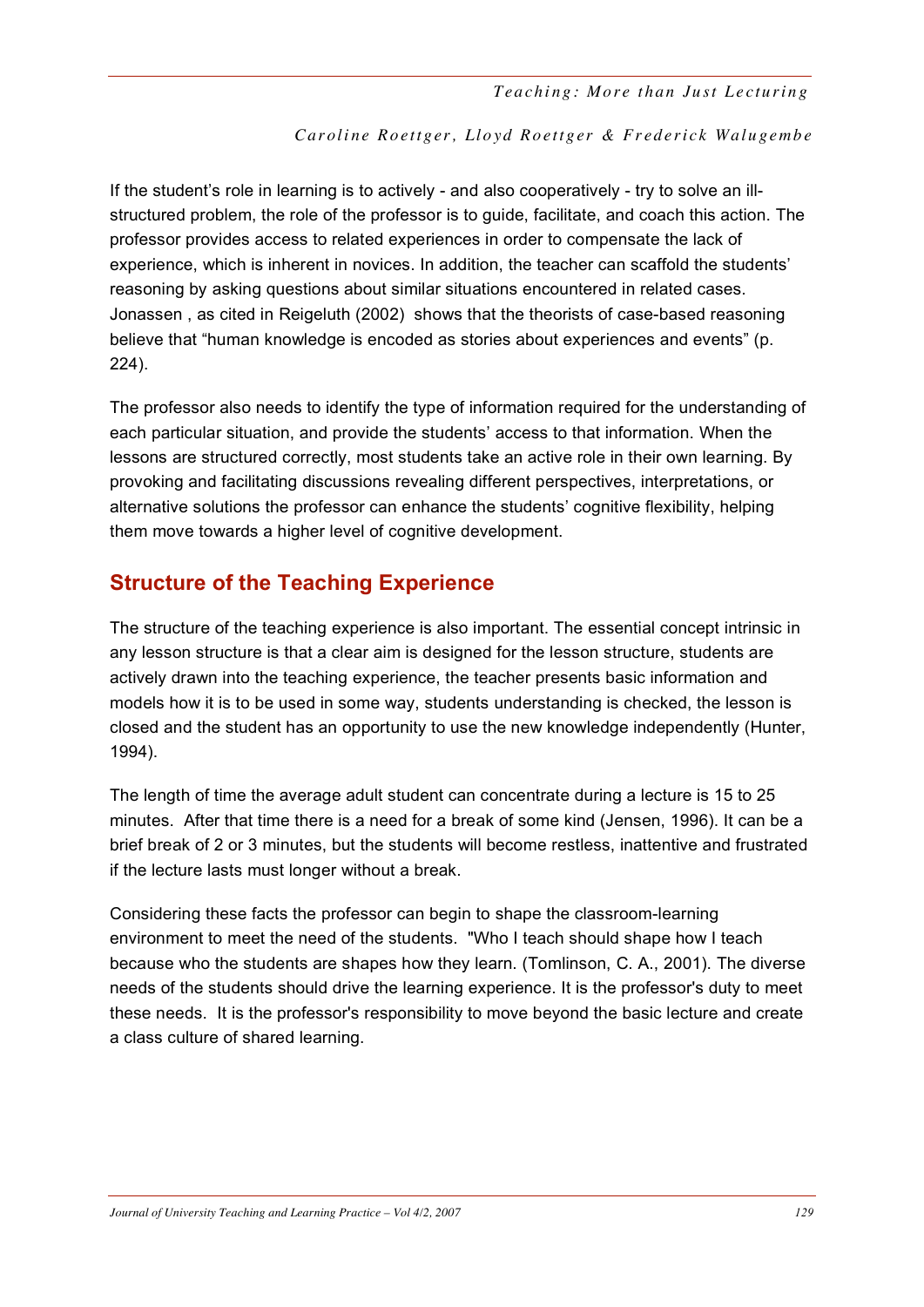What should be present in good courses? According to Fink (2003):

Good courses are courses that…

- Challenge students to significant kinds of learning
- Use active forms of learning
- Have teachers who care—about the subject, their students, and about teaching and learning
- Have teachers who interact well with students.
- Have a good system of feedback, assessment and grading. (p. 28)

Fink states if any of these factors are missing the course will be poor no matter what else is good about it. She also states the reverse; if all factors are present the course will be good no matter rather the instructor has weaknesses in other areas.

## **Recommendations for Action**

A reconsideration of the diverse demographic makeup of today's college student is one reason why professors need to understand learning and instruction. These students bring multiple ways of learning, a variety of cultures, and a wide range of background knowledge. The job of meeting the needs of so many different students is complex and professors need training to best handle to the challenge.

It is also important to carefully judge the amount of material to be covered during the semester. Students will be more likely to achieve at high levels if expectations are set high. However, when considering materials to cover, more is not always best. If a student can learn the important content concepts by reading 200 pages and writing 3 papers, there is no need to assign 800 pages and 5 papers. The aim is to develop a deep understand the concepts, not survive an endurance contest.

Students should receive regular feedback through assessment and evaluation. This is the opportunity for students to gain understanding of their strengths and weaknesses. It is also an opportunity for the professor to determine weaknesses in the course design and make mid course adjustments. An assessment at the beginning of the class can help the professor determine the students' prior knowledge of the materials to be taught and restructure lessons that contain information the students already know. Evaluation is the key to continuously improving instruction and should be timely and provide clear feedback. These basic course structures lead back to the learning and teaching episode itself.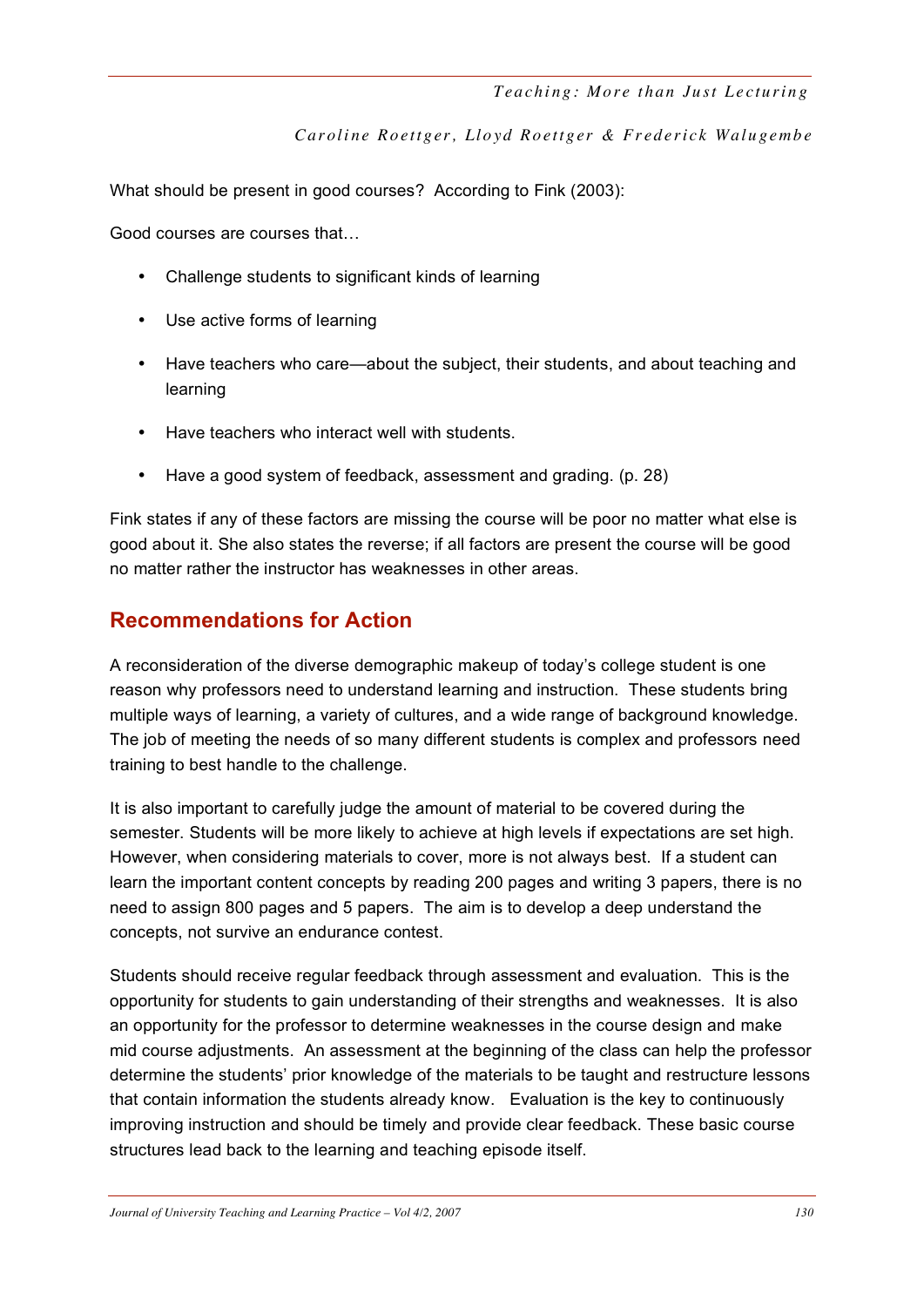#### Caroline Roettger, Lloyd Roettger & Frederick Walugembe

Finally, the size of classes should be easy to manage. The practice of large entry level classes during the time the student is most venerable to failure as shown through freshman attrition statistics is not a wise practice. If universities accept a student, it should be with the aim to help the student succeed and reach the goal of graduation.

Jungic, Kent and Menz (2006) ask how the professor can meet the following challenges in classes of 350 students: "maintain a level of human interaction with students… schedule effective office hours, dealing with email, assigning homework and recording grades on a large scale" (p. 1) Jungic et al. continue to provide guidelines for how to best meet the needs of the students in these classes, but this practice is not student centered, it is university centered.

In order for college professors to be better prepared to meet their student's needs, all universities should provide professional training. Instruction for entry-level professors could be a logical starting point for required training. Faculty meetings that devote some time to teacher talk and provide examples of how to lead the learning process effectively could also be helpful. When professors are encouraged to share best teaching practices the teaching episode has the possibility of gaining in importance. As teaching improves, student retention should increase.

The responsibility for providing the training lies with the university. Professors should be provided the training so that they will feel better equipped to meet the needs of their students. Students deserve professors prepared to meet their needs.

## **References**

- Bloom, B. S. (1956). Taxonomy of educational objectives. Handbook I: The cognitive domain. New York: David McKay Co. Inc.
- Boles, E. B. (1988). Remembering and forgetting: An inquiry into the nature of memory. Walker and Company. New York, NY
- Boyer, E. L. (1990). Scholarship Reconsidered: Priorities of the Professoriate. Princeton, NJ: Carnegie Foundation for the Advancement of Teaching.
- Fink, L. D. (2003) Creating significant learning experiences: An integrated approach to designing college courses. San Francisco: Jossey-Bass.
- Forest, J. J. F. & Kinser, K. (2002) Higher Education in the United States: An Encyclopedia. Santa Barbara, CA: ABC-CLIO, Inc.
- Goleman, D. (1995). Emotional Intelligence. Bantam Books. New York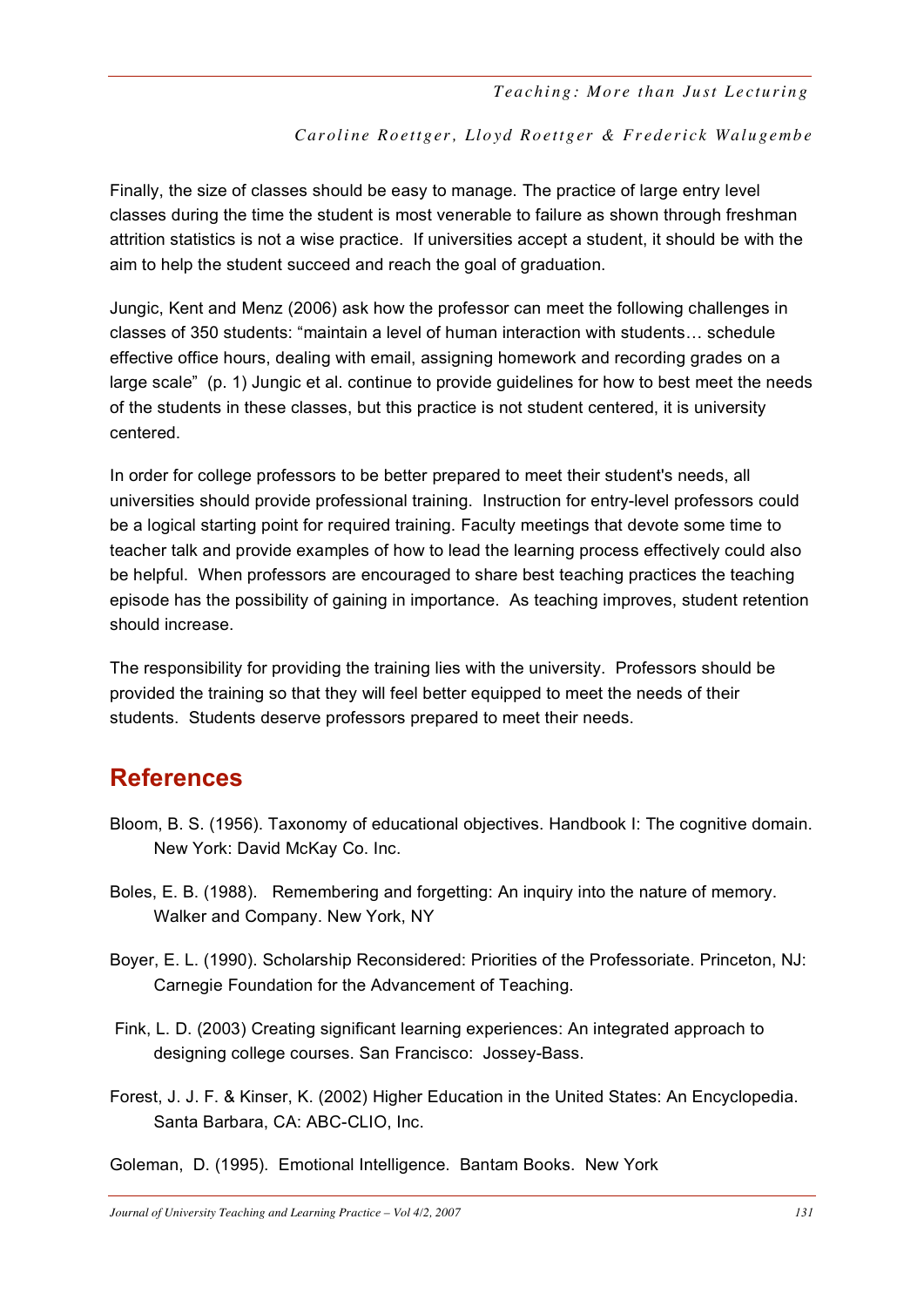Caroline Roettger, Lloyd Roettger & Frederick Walugembe

Horn, L. & Griffith, J. (2006). Profile of undergraduates in U.S. postsecondary education institutions: 2003–04 with a special analysis of community college students' statistical analysis report. National postsecondary Student Aid Study. U.S, Department of Education.

Jensen, E. ( 1996). Brain-based learning. Turning Point Publishing. Del Mar. CA

- Johanssen, D. (2002). Designing constructivist learning environments. In C. M. Reigeluth (Ed.), Instructional-design theories and models, Volume II: A new paradigm of instructional theory. (pp. 215-232. Hillsdale, NJ: Lawrence Erlbaum Associates Publishers.
- Jungic, V., Kent, D. & Menz, P. (2006). Teaching large math classes: Three instructors, one experience. International Electronic Journal of Mathematics Education.1 (1). Retrieved November 28, 2007 from http://www.loncapa.org/papers/JungicKentMetz.pdf
- Knapp, L. G., Kelly-Reid, J. E., & Whitmore, R. W.(2006). National Center for Education Statistics Enrolment in Postsecondary Institutions, Fall 2004;Graduation Rates, 1998 &2001 Cohorts; and Financial Statistics, Fiscal Year 2004. U.S. Department of Education Institute of Education Sciences NCES 2006-155
- Martin, E., Prosser, M, Trigwell, K., Ramsden, P., & Benjamin, J. (2000). What university teachers teach and how they teach it. Instructional Science 28, 387-412.
- Measuring Up, 2000. Higher education organization. Retrieved on April 28, 2002 from http://.www.measuringup2000.highereducation.org/stateprofilenet.cfm
- NCES (National Center for Education Statistics) (2007). The condition of education 2007 briefing, Retrieved on October 12, 2007 from nces.ed.gov/programs/coe/2007/section3/indicator26.asp
- Rabow, J. (2006). Excellent teaching in the excellent University: Realities and possibilities for voice in the college. Bethesda, MD: Academica Press.
- Ramsden, P., Prosser, M., Trigwell, K., & Martin, E. (2007). University teachers' experiences of academic leadership and their approaches to teaching. Learning and Instruction 17 pp.140-155.
- Royce, D. (2001). Teaching tips for college and university instructors: A practical guide. Allyn and Bacon, Needham Heights, MA.

Shulman, L. S. (1999). Taking learning seriously. Change 31(4) 10-17.